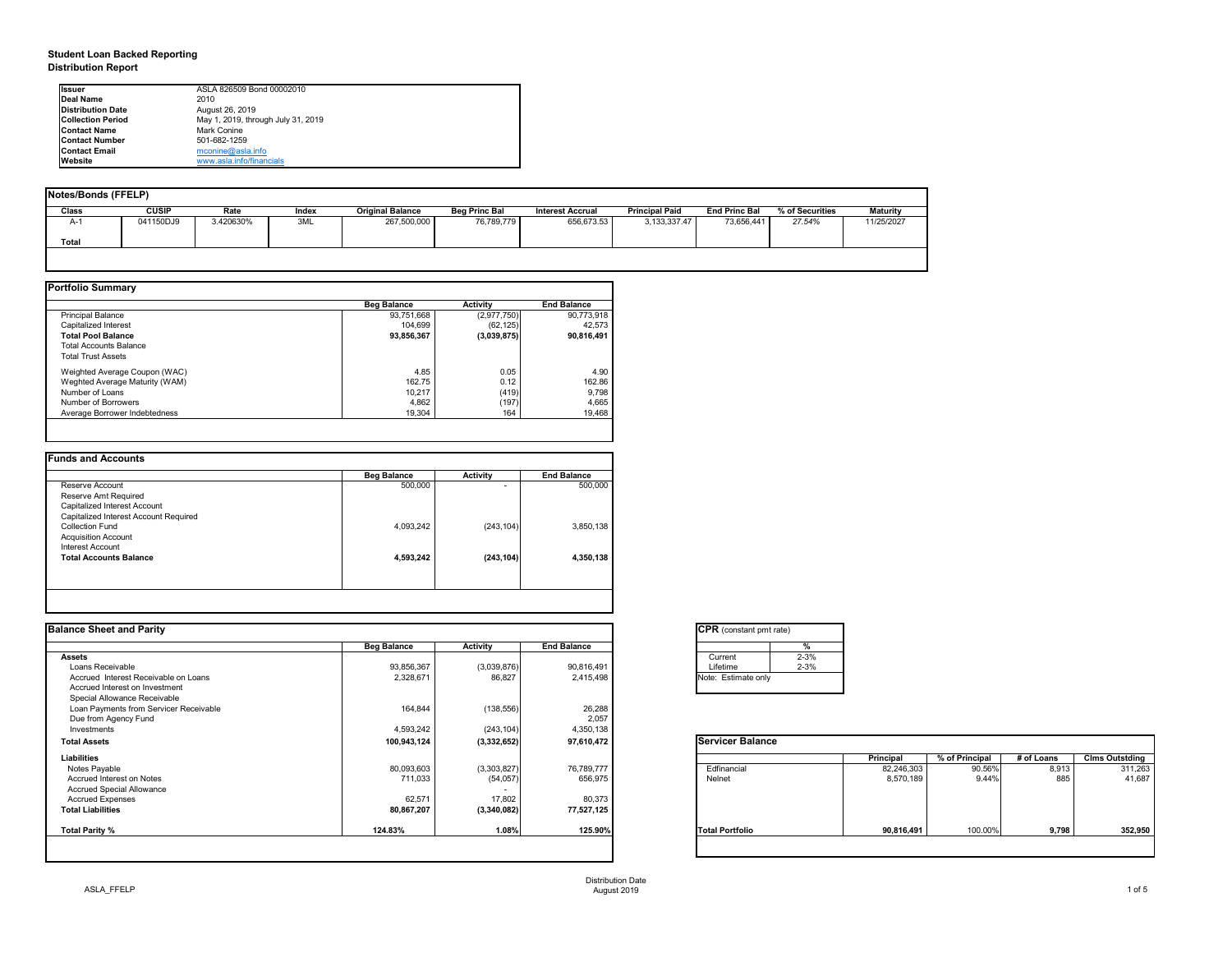## **Student Loan Backed Reporting Distribution Report**

### **Delinquency Status**

|                           | # of Loans       |               | <b>Principal</b> |               | % of Principal   |               | <b>WAC</b>       |               | <b>WARM</b>      |               |
|---------------------------|------------------|---------------|------------------|---------------|------------------|---------------|------------------|---------------|------------------|---------------|
|                           | <b>Beginning</b> | <b>Ending</b> | <b>Beginning</b> | <b>Ending</b> | <b>Beginning</b> | <b>Ending</b> | <b>Beginning</b> | <b>Ending</b> | <b>Beginning</b> | <b>Ending</b> |
| In School                 |                  |               | 4,434            | 4,434         | 0.01%            | 0.00%         | 4.23             | 4.66          | 120.00           | 120.00        |
| Grace                     |                  |               |                  |               |                  |               |                  |               |                  |               |
| Repayment                 |                  |               |                  |               |                  |               |                  |               |                  |               |
| Current                   | 7,813            | 7,185         | 74,670,587       | 69,146,125    | 80.57%           | 76.14%        | 4.78             | 4.78          | 165.07           | 165.72        |
| 31-60 Days Delinquent     | 280              | 170           | 2,453,408        | 1,540,402     | 2.33%            | 1.70%         | 5.25             | 5.04          | 162.48           | 147.39        |
| 61-90 Days Delinquent     | 179              | 146           | 1,435,926        | 1,192,765     | 1.43%            | 1.31%         | 5.07             | 5.59          | 160.46           | 183.49        |
| 91-120 Days Delingent     | 108              | 113           | 768,451          | 667,106       | 0.73%            | 0.73%         | 5.23             | 5.81          | 146.46           | 137.12        |
| 121-180 Days Delinquent   | 161              | 117           | 1,389,534        | ,133,418      | 1.45%            | 1.25%         | 5.26             | 5.39          | 159.71           | 177.64        |
| 181-270 Days Delinquent   | 130              | 127           | 1,269,265        | 883,067       | 1.26%            | 0.97%         | 5.22             | 5.56          | 162.88           | 141.53        |
| 271+ Days Delinquent      | 72               | 24            | 532,867          | 211,548       | 0.55%            | 0.23%         | 4.35             | 4.82          | 142.40           | 118.25        |
| <b>Total Repayment</b>    | 8,743            | 7,882         | 82,520,038       | 74,774,431    | 88.31%           | 82.34%        | 4.82             | 4.83          | 164.51           | 165.12        |
| Forbearance               | 676              | 1,188         | 6,084,322        | 11,280,657    | 6.19%            | 12.42%        | 5.17             | 5.28          | 150.58           | 151.28        |
| Deferment                 | 709              | 670           | 4,620,394        | 4,404,019     | 4.82%            | 4.85%         | 5.10             | 5.19          | 151.49           | 156.96        |
| <b>Claims in Progress</b> | 88               | 57            | 627,178          | 352,950       | 0.67%            | 0.39%         | 5.13             | 4.73          | 123.40           | 118.12        |
| <b>Claims Denied</b>      |                  |               |                  |               |                  |               |                  |               |                  |               |
| <b>Total Portfolio</b>    | 10,217           | 9,798         | 93,856,367       | 90,816,491    | 100.00%          | 100.00%       | 4.90             | 4.90          | 162.86           | 162.86        |

|                                     |                  | # of Loans    |                  | % of Principal<br><b>Principal</b> |                  |               | <b>WAC</b>       |               | <b>WARM</b>      |               |
|-------------------------------------|------------------|---------------|------------------|------------------------------------|------------------|---------------|------------------|---------------|------------------|---------------|
|                                     | <b>Beginning</b> | <b>Ending</b> | <b>Beginning</b> | <b>Ending</b>                      | <b>Beginning</b> | <b>Ending</b> | <b>Beginning</b> | <b>Ending</b> | <b>Beginning</b> | <b>Ending</b> |
| Current                             | 7,813            | 7,185         | 85,631,093       | 69,146,125                         | 91.24%           | 92.47%        | 4.78             | 4.78          | 165.07           | 165.72        |
| 31-60 Days Delinquent               | 280              | 170           | 2,472,327        | 1,540,402                          | 2.63%            | 2.06%         | 5.25             | 5.04          | 162.48           | 147.39        |
| 61-90 Days Delinquent               | 179              | 146           | 1,516,781        | 1,192,765                          | 1.62%            | 1.60%         | 5.07             | 5.59          | 160.46           | 183.49        |
| 91-120 Days Delingent               | 108              | 113           | 771,945          | 667,106                            | 0.82%            | 0.89%         | 5.23             | 5.81          | 146.46           | 137.12        |
| 121-180 Days Delinquent             | 161              | 117           | 1,541,055        | 1,133,418                          | 1.64%            | 1.52%         | 5.26             | 5.39          | 159.71           | 177.64        |
| 181-270 Days Delinquent             | 130              | 127           | 1,338,675        | 883,067                            | 1.43%            | 1.18%         | 5.22             | 5.56          | 162.88           | 141.53        |
| 271+ Days Delinquent                | 70<br>72         | 24            | 584,492          | 211,548                            | 0.62%            | 0.28%         | 4.35             | 4.82          | 142.40           | 118.25        |
| <b>Total Portfolio in Repayment</b> | 8,743            | 7,882         | 93,856,367       | 74,774,431                         | 100.00%          | 100.00%       | 4.82             | 4.83          | 164.51           | 165.12        |

| Portfolio by Loan Type                |                  |               |                  |                                    |                  |               |                  |               |                  |        |
|---------------------------------------|------------------|---------------|------------------|------------------------------------|------------------|---------------|------------------|---------------|------------------|--------|
|                                       | # of Loans       |               |                  | % of Principal<br><b>Principal</b> |                  |               | <b>WAC</b>       |               | WARM             |        |
|                                       | <b>Beginning</b> | <b>Ending</b> | <b>Beginning</b> | <b>Ending</b>                      | <b>Beginning</b> | <b>Ending</b> | <b>Beginning</b> | <b>Ending</b> | <b>Beginning</b> | Ending |
| <b>Subsidized Consolidation Loans</b> | 2,727            | 2,627         | 36,275,507       | 35,106,731                         | 38.65%           | 38.66%        | 4.92             | 4.92          | 155.88           | 155.90 |
| Unsubsidized Consolidation Loans      | 2,675            | 2,575         | 44,954,564       | 43,764,906                         | 47.90%           | 48.19%        | 4.79             | 4.79          | 178.35           | 177.65 |
| <b>Subsidized Stafford Loans</b>      | 2,478            | 2,377         | 6,653,511        | 6,340,119                          | 7.09%            | 6.98%         | 4.76             | 5.13          | 121.03           | 122.82 |
| <b>Unsubsidized Stafford Loans</b>    | ,365             | 1,294         | 5,707,693        | 5,347,986                          | 6.08%            | 5.89%         | 4.92             | 5.24          | 135.56           | 138.65 |
| PLUS/GradPLUS Loans                   | ാറ               | 38            | 248,698          | 240,203                            | 0.26%            | 0.26%         | 7.42             | 7.55          | 83.45            | 83.26  |
| SLS Loans                             |                  |               | 16,395           | 16,545                             | 0.02%            | 0.02%         | 5.44             | 5.08          | 158.20           | 155.21 |
| <b>Total Portfolio</b>                | 9,286            | 8,913         | 93,856,367       | 90,816,491                         | 100.00%          | 100.00%       | 4.85             | 4.90          | 162.75           | 162.86 |

|                                            | # of Loans       |               |                  | <b>Principal</b><br>% of Principal |                  |               | <b>WAC</b>       |               | <b>WARM</b>      |               |
|--------------------------------------------|------------------|---------------|------------------|------------------------------------|------------------|---------------|------------------|---------------|------------------|---------------|
|                                            | <b>Beginning</b> | <b>Ending</b> | <b>Beginning</b> | Ending                             | <b>Beginning</b> | <b>Ending</b> | <b>Beginning</b> | <b>Ending</b> | <b>Beginning</b> | <b>Ending</b> |
| Graduate / 4-Year Loans                    | 8,165            | 7,835         | 86,811,640       | 84,101,110                         | 92.49%           | 92.61%        | 4.80             | 4.84          | 164.57           | 164.52        |
| 2-Year Loans                               | 964              | 925           | 5,412,317        | 5,138,311                          | 5.77%            | 5.66%         | 5.64             | 5.71          | 138.14           | 140.11        |
| Proprietary / Technical / Vocational Loans | 130              | 128           | 764,806          | 761,054                            | 0.81%            | 0.84%         | 5.65             | 5.69          | 145.21           | 148.01        |
| Unknown (Consolidation) Loans              |                  | 25            | 867,605          | 816,016                            | 0.92%            | 0.90%         | 4.69             | 4.72          | 148.77           | 149.59        |
| Other Loans                                |                  |               |                  |                                    |                  |               |                  |               |                  |               |
| <b>Total Portfolio</b>                     | 9,286            | 8,913         | 93,856,367       | 90,816,491                         | 100.00%          | 100.00%       | 4.85             | 4.90          | 162.75           | 162.86        |

| <b>Ending</b> |                  | <b>Principal</b> |                  |               | # of Loans       |                        |
|---------------|------------------|------------------|------------------|---------------|------------------|------------------------|
|               | <b>Beginning</b> | <b>Ending</b>    | <b>Beginning</b> | <b>Ending</b> | <b>Beginning</b> |                        |
| 89.80%        | 89.53%           | 73,856,644       | 84,032,577       | 5,834         | 6,063            | <b>Fixed Loans</b>     |
| 10.20%        | 10.47%           | 8,389,659        | 9,823,790        | 3,079         | 3,223            | Variable Loans         |
| 10.18%        | 10.44%           | 8,370,600        | 9,802,521        | 3,075         | 3,219            | T-Bill Loans           |
| 0.02%         | 0.02%            | 19,059           | 21,269           |               |                  | <b>CMT Loans</b>       |
| 100.00%       | 100.00%          | 82,246,303       | 93,856,367       | 8,913         | 9,286            | <b>Total Portfolio</b> |
|               |                  |                  |                  |               |                  |                        |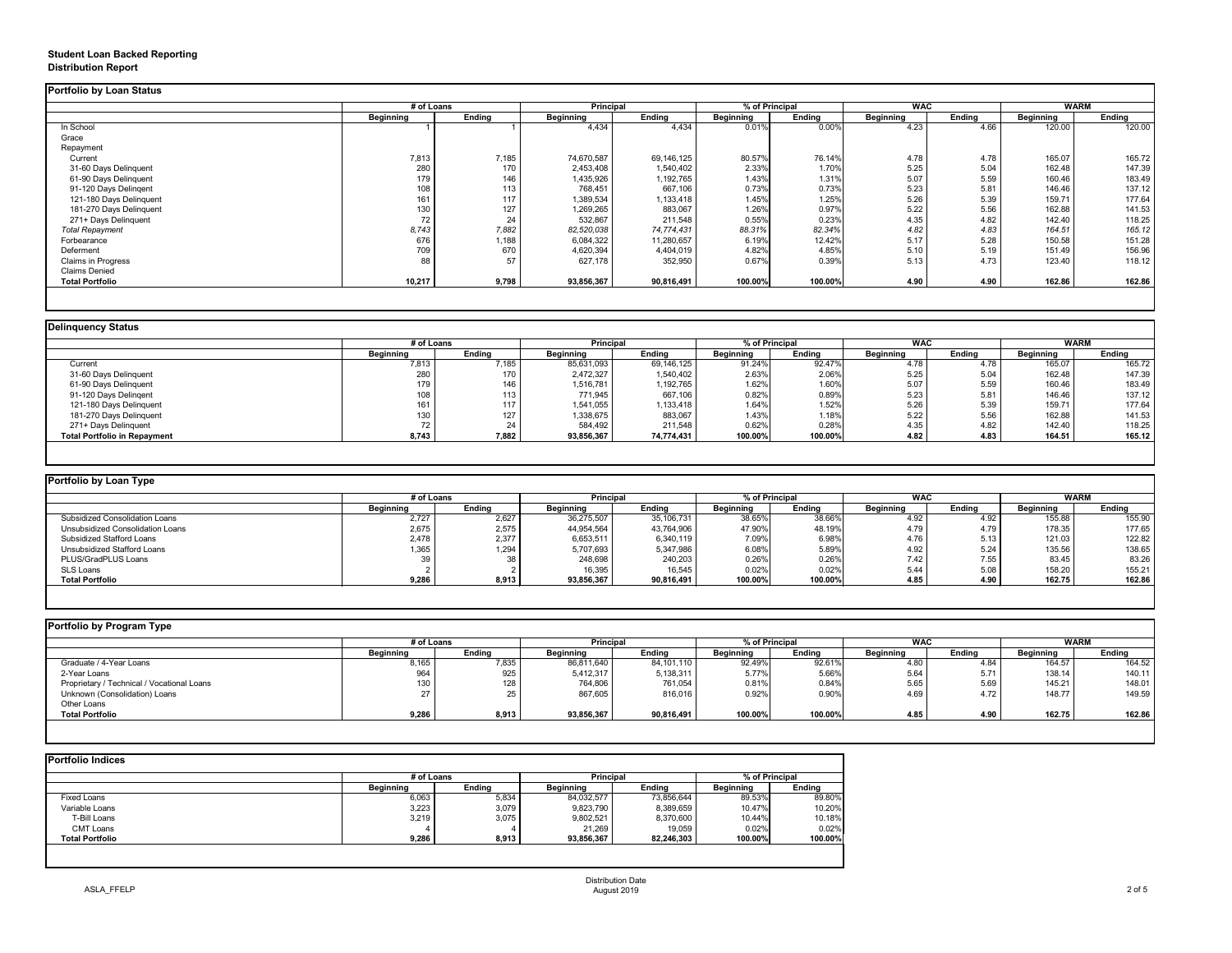**Distribution Date** August 26, 2019 **Collection Period** May, 1, 2019, through July 31, 2019

# **Collection Activity**

| <b>Collection Account</b>                                                                    | as of 7/31/2019 |
|----------------------------------------------------------------------------------------------|-----------------|
| Beginning Balance - May 1, 2019                                                              | 4,093,242       |
| <b>Collection Amount Received</b>                                                            | 4,175,065       |
| Recoveries                                                                                   |                 |
| Reserve Account                                                                              |                 |
| <b>Excess of Required Reserve Account</b>                                                    |                 |
| Interest on Investment Earnings                                                              | 20,802          |
| Capitalized Interest Account (after a stepdown or release date)                              |                 |
| <b>Acquisition Account</b>                                                                   |                 |
| <b>Payments from Guarantor</b>                                                               |                 |
| Special Allowance payments to Department of Education                                        |                 |
| <b>Consolidate Rebate Fees</b>                                                               | (222, 698)      |
| <b>Transfer Capitalized Interest Fund</b>                                                    |                 |
| Principal payments, interest payments, administration fees, servicing fees, and trustee fees | (4,216,273)     |
| Transfer to Department Rebate Fund                                                           |                 |
| <b>Other Amounts Received in Collection</b>                                                  |                 |
| <b>Total Available Funds</b>                                                                 | 3,850,138       |
|                                                                                              |                 |

| <b>Fees Due for Current Period</b> | as of 7/31/2019 |
|------------------------------------|-----------------|
| Indenture Trustee Fees             |                 |
| <b>Servicing Fees</b>              | 52,976          |
| <b>Administration Fees</b>         | 7,598           |
| Late Fees                          |                 |
| Other Fees                         |                 |
| <b>Total Fees</b>                  | 60,574          |
|                                    |                 |
|                                    |                 |

| ICumulative Default Rate                                          | as of 7/31/2019 |
|-------------------------------------------------------------------|-----------------|
|                                                                   |                 |
| <b>Current Period's Defaults</b>                                  | 465,724.77      |
| <b>Cumulative Defaults</b>                                        | 57,596,627.63   |
| Loans for which claims have been filed as of applicable month end | 1,635,849.59    |
| <b>Cumulative Default Rate</b>                                    | 23.40%          |
| Cumulative Recoveries (including reimbursements and collections)  |                 |
| <b>Payments from Guarantor</b>                                    | 56,813,331.54   |
| <b>Borrower Recoveries</b>                                        | n/a             |
| <b>Recovery Rate</b>                                              | 98.64%          |
| <b>Cumulative Net Loss</b>                                        | 783.296.09      |
| <b>Cumulative Net Loss</b>                                        | 0.32%           |
|                                                                   |                 |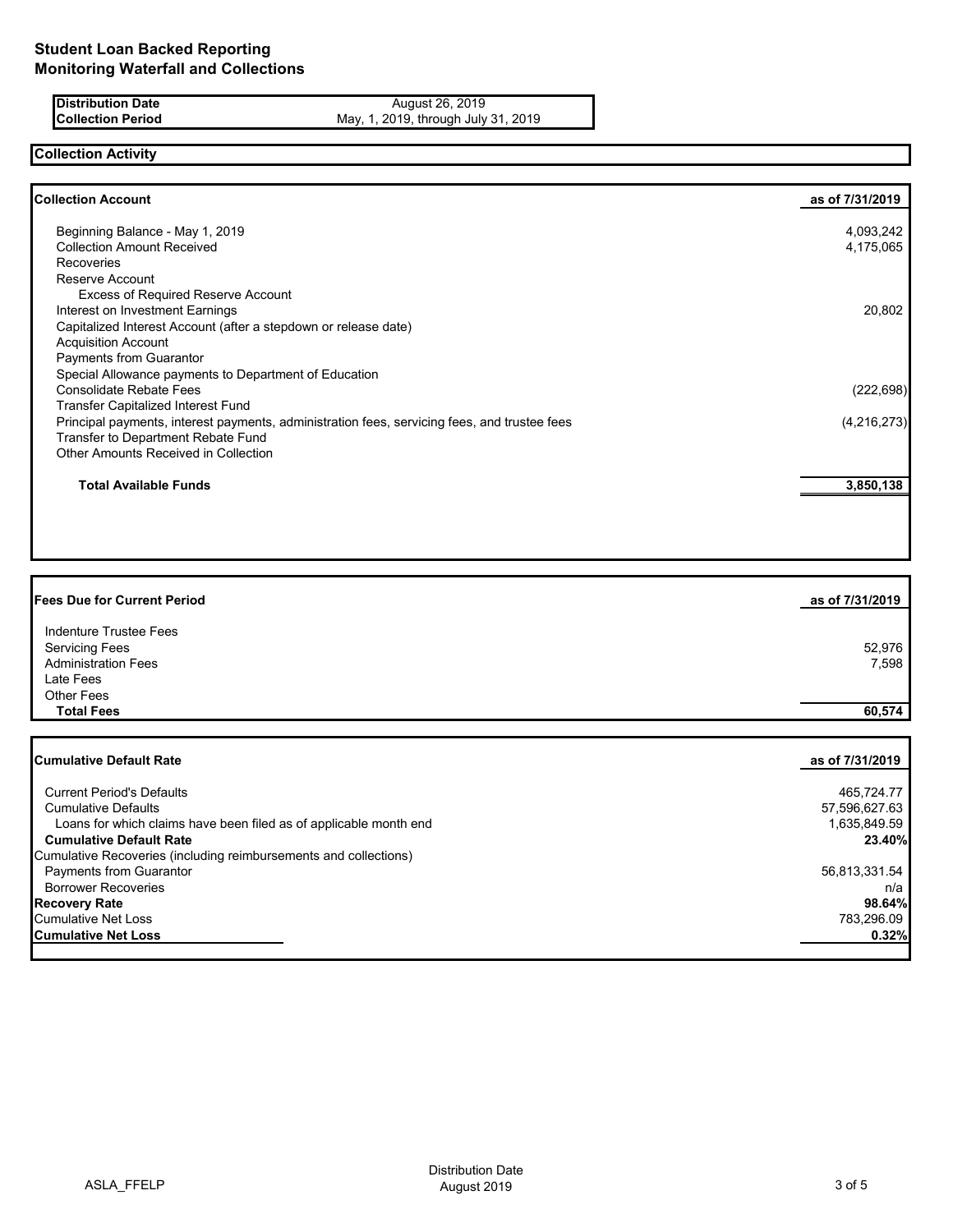## **Waterfall Activity**

| <b>Waterfall for Distribution</b>                                                         | <b>Amount Due</b> | <b>Amount Remaining</b> |
|-------------------------------------------------------------------------------------------|-------------------|-------------------------|
| <b>Total Available Funds</b>                                                              |                   | 3,850,138               |
| <b>First:</b> Payment required under any Joint Sharing Agreement                          |                   |                         |
| <b>Second: Trustee Fees</b>                                                               |                   |                         |
| <b>Third:</b> Servicing Fees and Backup Servicing Fees                                    | 52,976.00         | 3,797,162               |
| <b>Fourth: Administration Fees</b>                                                        | 7,598.00          | 3,789,564               |
| <b>Fifth: Noteholder Interest</b>                                                         | 656,673.53        | 3,132,890.19            |
| Sixth: Reinstate the balance of the Reserve Fund up to the Specified Reserve Fund Balance |                   |                         |
| Seventh: Noteholder Principal, until paid in full                                         | 3,133,337.47      | (447.28)                |
|                                                                                           |                   |                         |

| <b>Principal and Interest Distributions</b>    | <b>Class A-1</b> |
|------------------------------------------------|------------------|
|                                                |                  |
| <b>Quarterly Interest Due</b>                  | 656,673.53       |
| <b>Quarterly Interest Paid</b>                 | 656,673.53       |
| Interest Shortfall                             |                  |
| Interest Carryover Due                         |                  |
| Interest Carryover Paid                        |                  |
| Interest Carryover                             |                  |
| <b>Quarterly Principal Distribution Amount</b> | 3,133,337.47     |
| <b>Quarterly Principal Paid</b>                | 3, 133, 337. 47  |
| Shortfall                                      |                  |
| <b>Total Distribution Amount</b>               | 3,790,011.00     |
|                                                |                  |